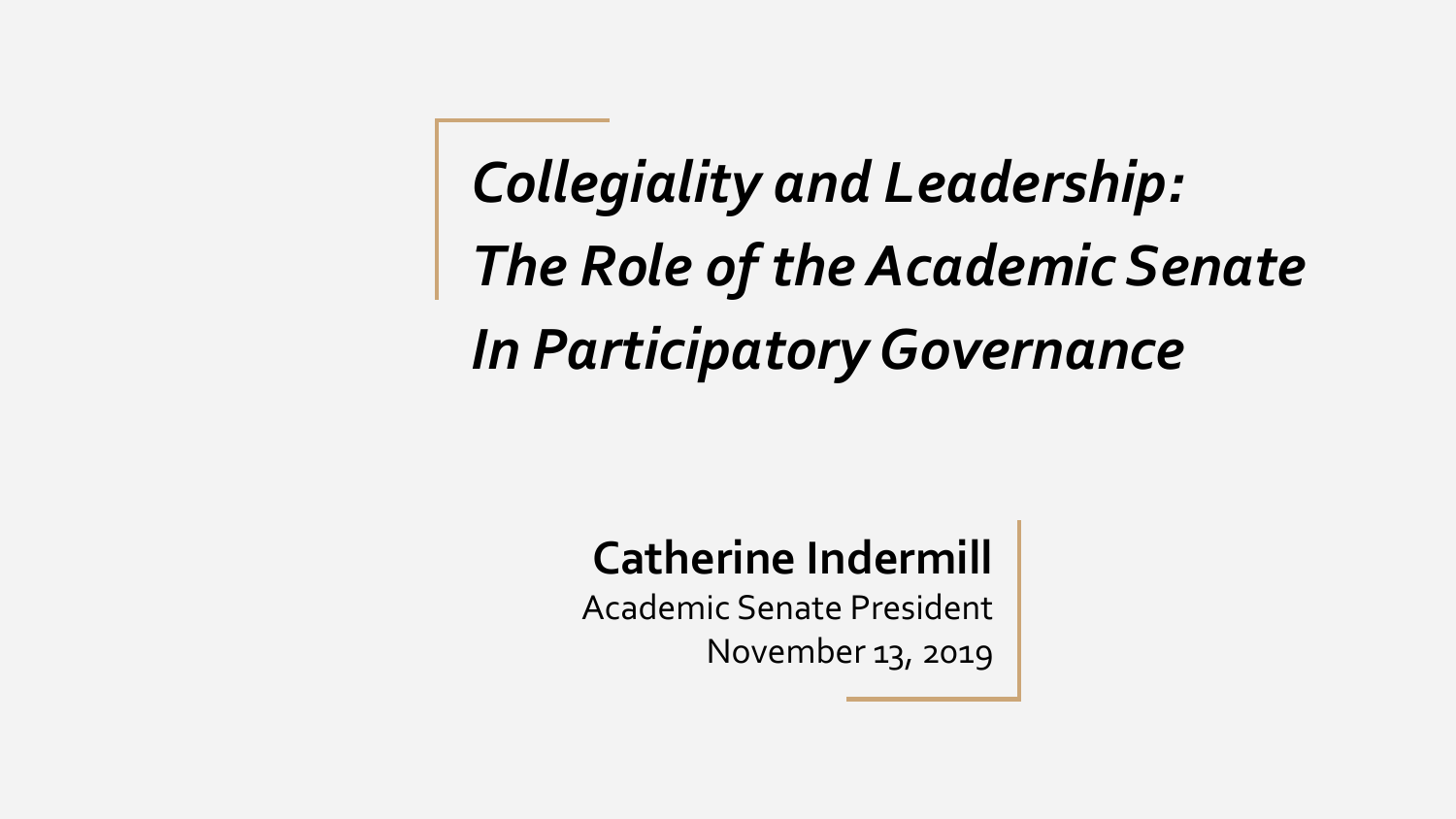### **"Participatory Goverance"**

## **What?**

*● Involvement / Engagement / Sharing / Partaking* 

# **Why?**

- The short answer is it's the *law*,
- The long answer is it's important to the overall benefit and success of *students*

### **How?**

● AB 1725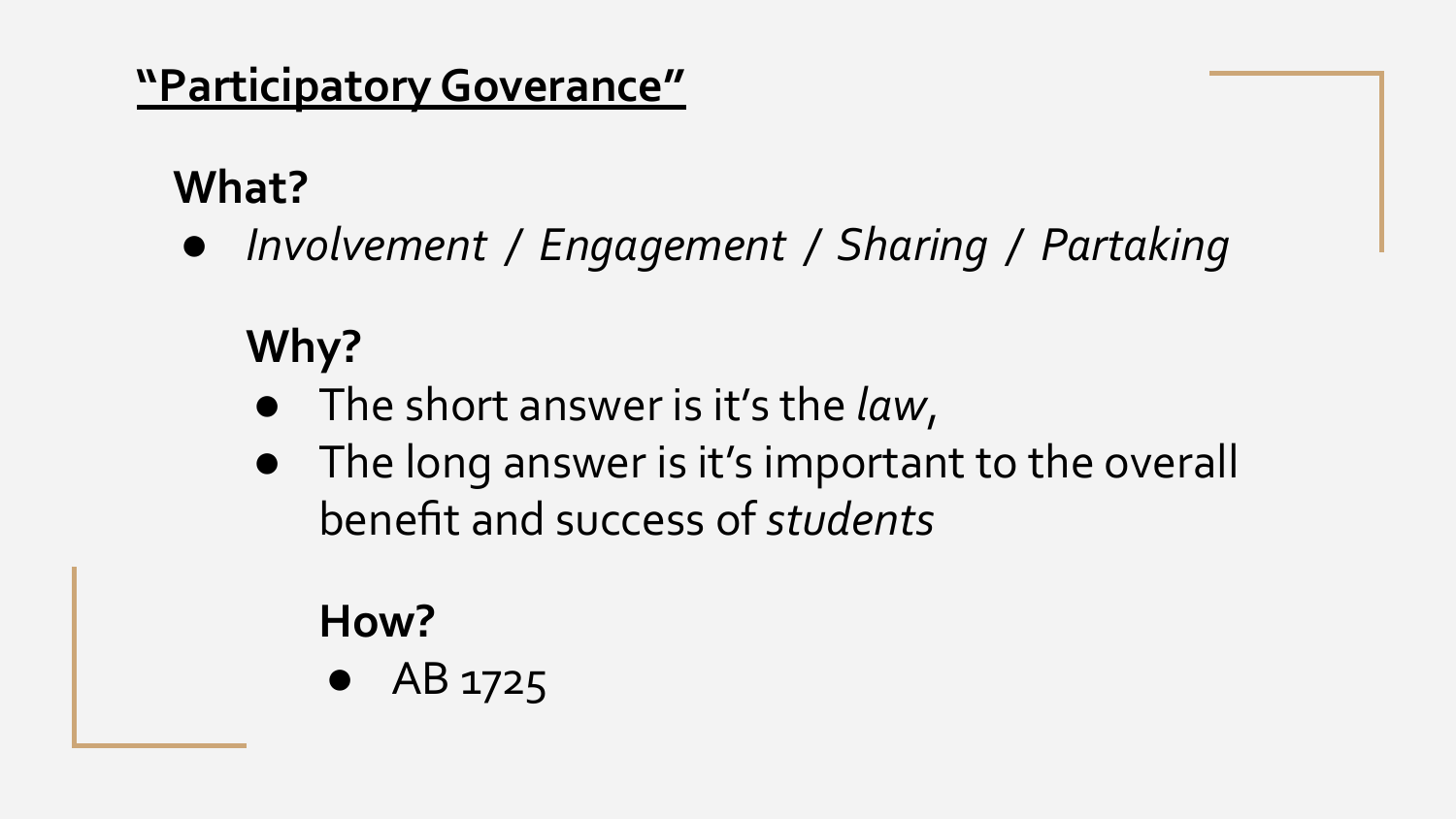### Assembly Bill 1725 and *the faculty* (1988)

### Old news? Maybe, but it means *a lot*

This legislation requires that faculty, staff and students participate in the governance of the college. It is the "most inclusive system of governance enjoyed by any system of higher education in the world" (ASCCC Rostrum, September 2017).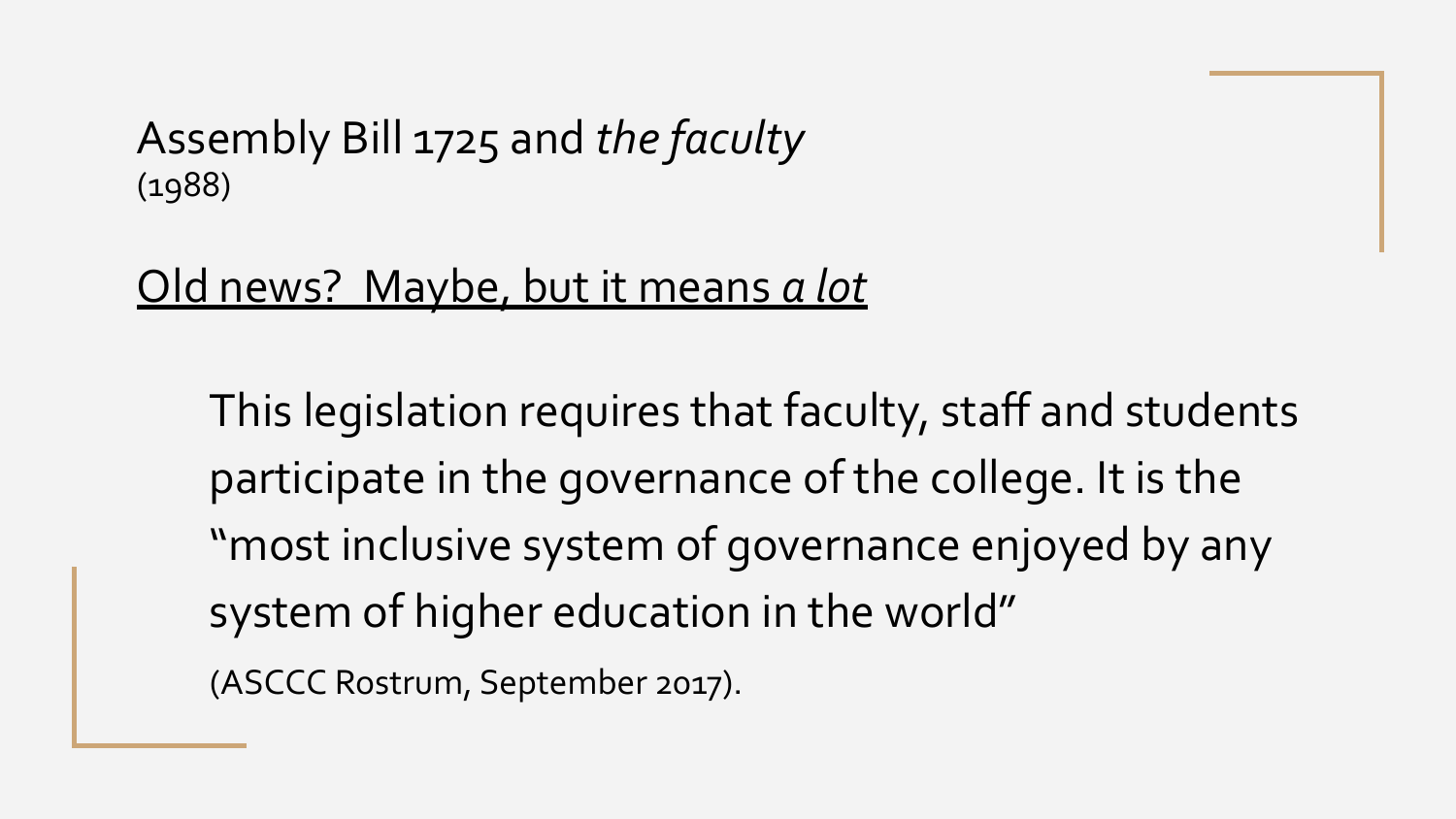Locally this means faculty, staff and students *actively* serve on committees and *provide guidance, advice, direction, recommendations*, etc. in decision-making along with the administration to forward to the Board of Trustees for official action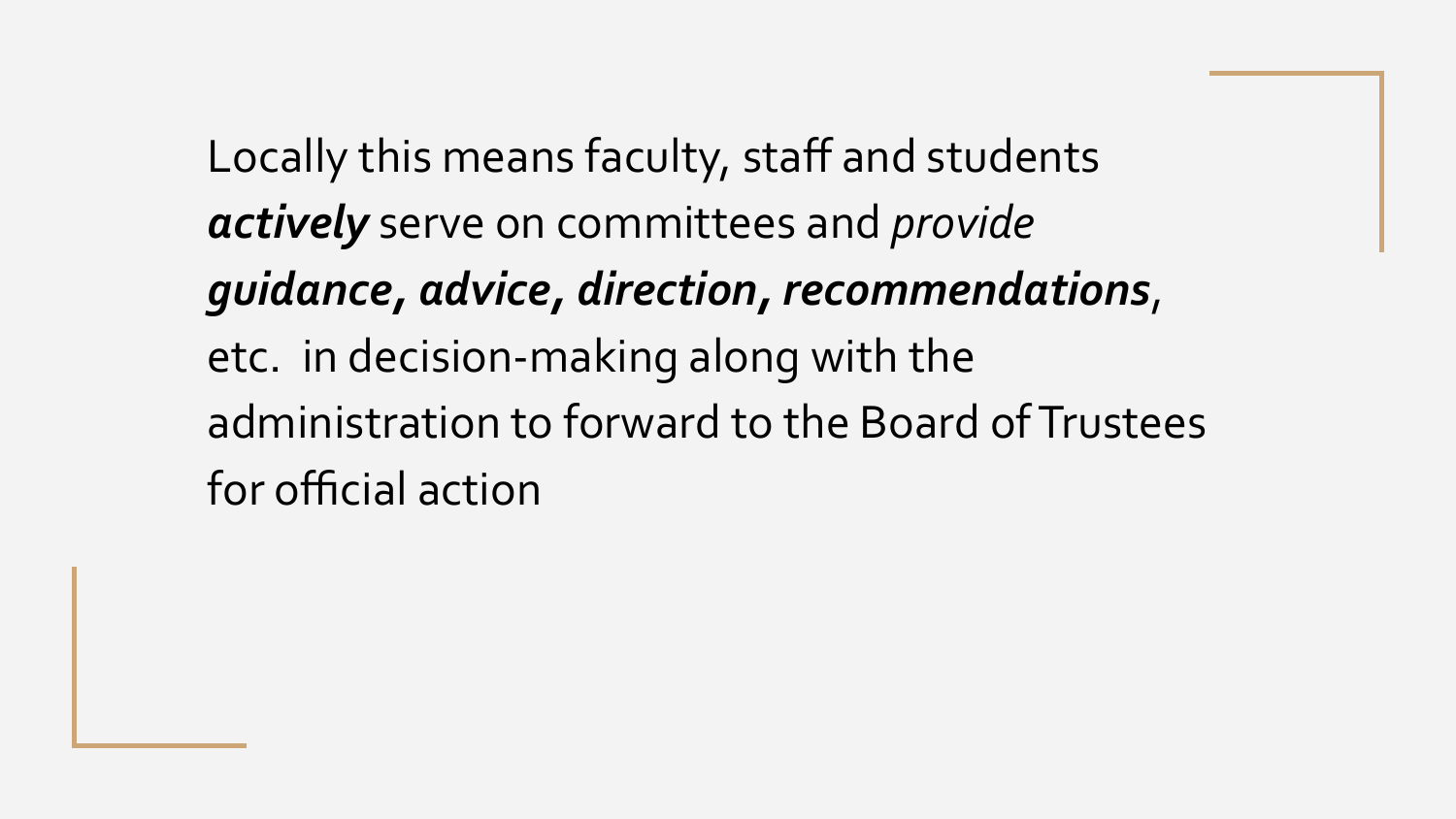## **Education Code §70902 (b)(7):**

The Governing Board shall enact regulations to ensure faculty, staff and students the right to participate effectively in district and college governance.

… and, further to ensure "the right of academic senates to assume primary responsibility for making recommendation in the areas of curriculum and academic standards."

(*Participating Effectively in District and College Governance*, ASCCC/CCLC, Fall 1998).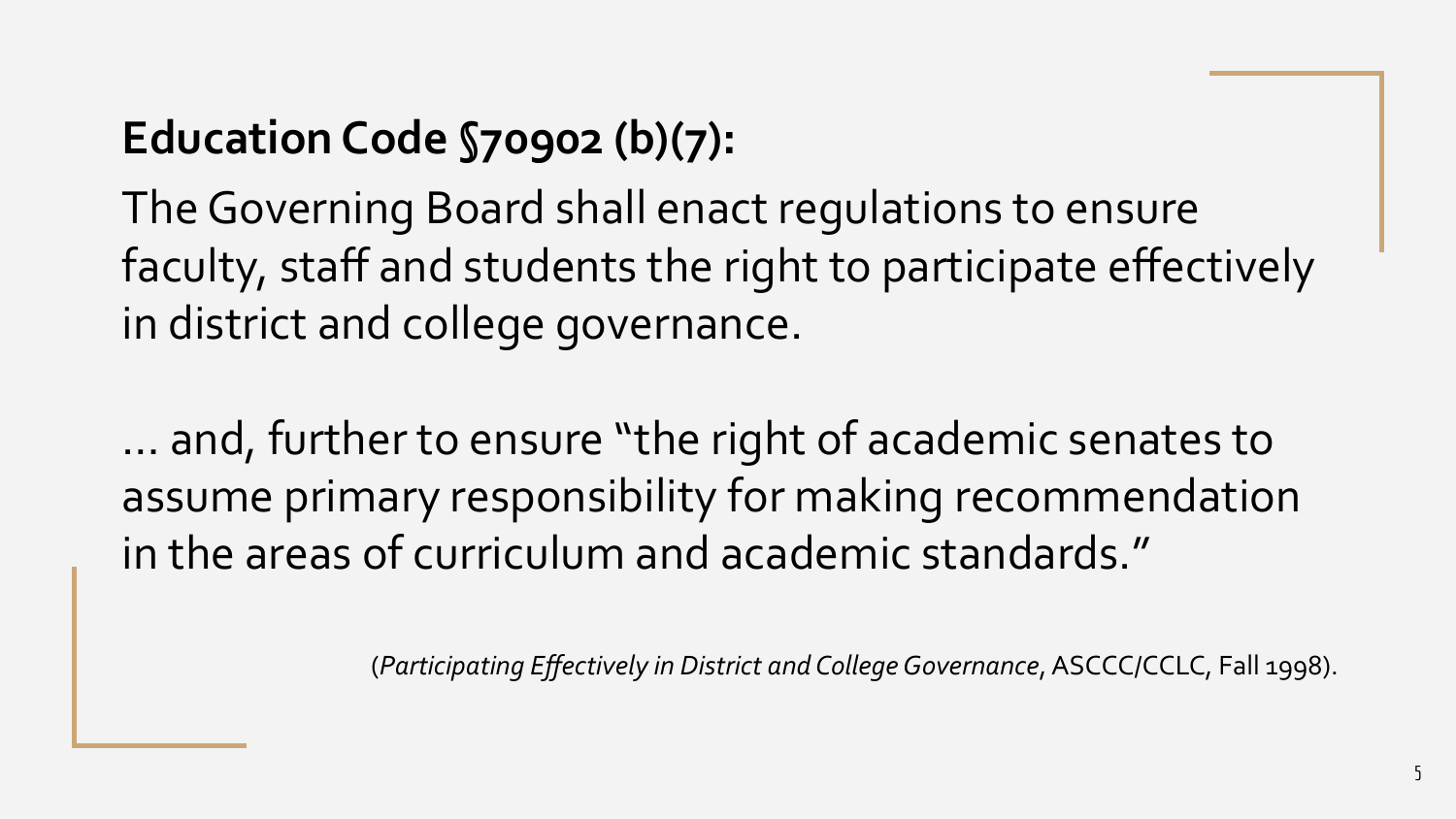## **Title 5 § 53203**

(A) Governing Board shall adopt policies delegating authority and responsibility to its Academic Senate.

(B) Policies in (A) shall be adopted through *collegial consultation* with the Academic Senate.

(C) Guarantees the Academic Senate the right to meet with or appear before the board.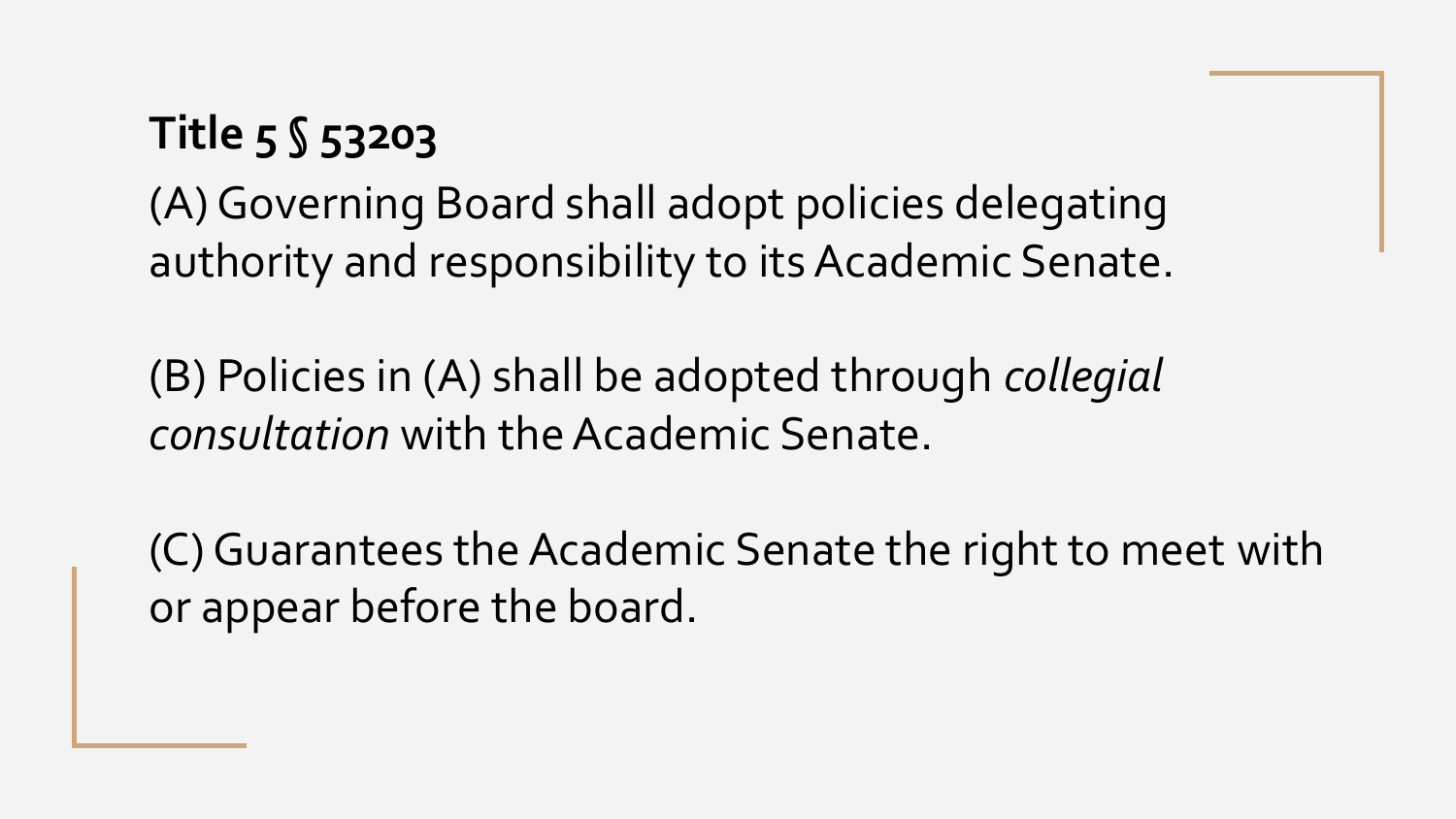### **Board Policy 213**

The Board of Trustees is the ultimate decision-maker of the Mendocino-Lake Community College District. In executing that responsibility, the Board is committed to *ensure* that members of the District's constituent groups *participate* in developing recommended policies for Board action, and administrative procedures for action by the Superintendent/President.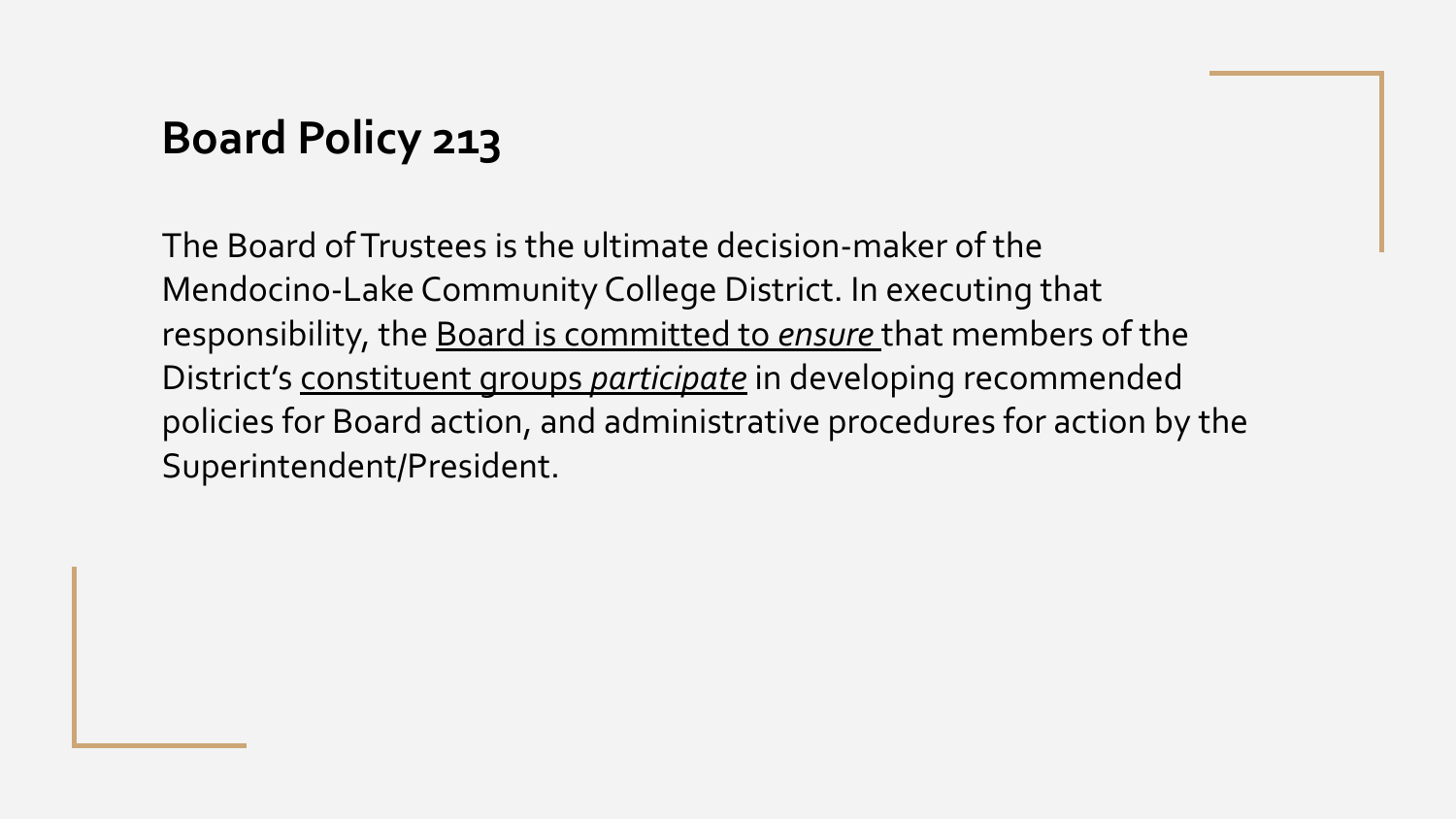Each of the following shall participate as required by law in the decision-making processes of the District:

### • **Academic Senate:** (Title 5, Sections 53200-53206)

Board or its designees will consult *collegially* with the Academic Senate, as duly constituted with respect to *academic and professional matters*, as defined by law

#### • Staff: (Title  $5,$  Section  $51023.5$ )

Staff shall be provided with the opportunities to participate in the formulation and development of district policies and procedures that have significant effect on staff

#### • Students: (Title 5, Sections 51023.7)

The Associated Students shall be given an opportunity to participate effectively in the formulation and development of district policies and procedures that have a significant effect on students, as defined by law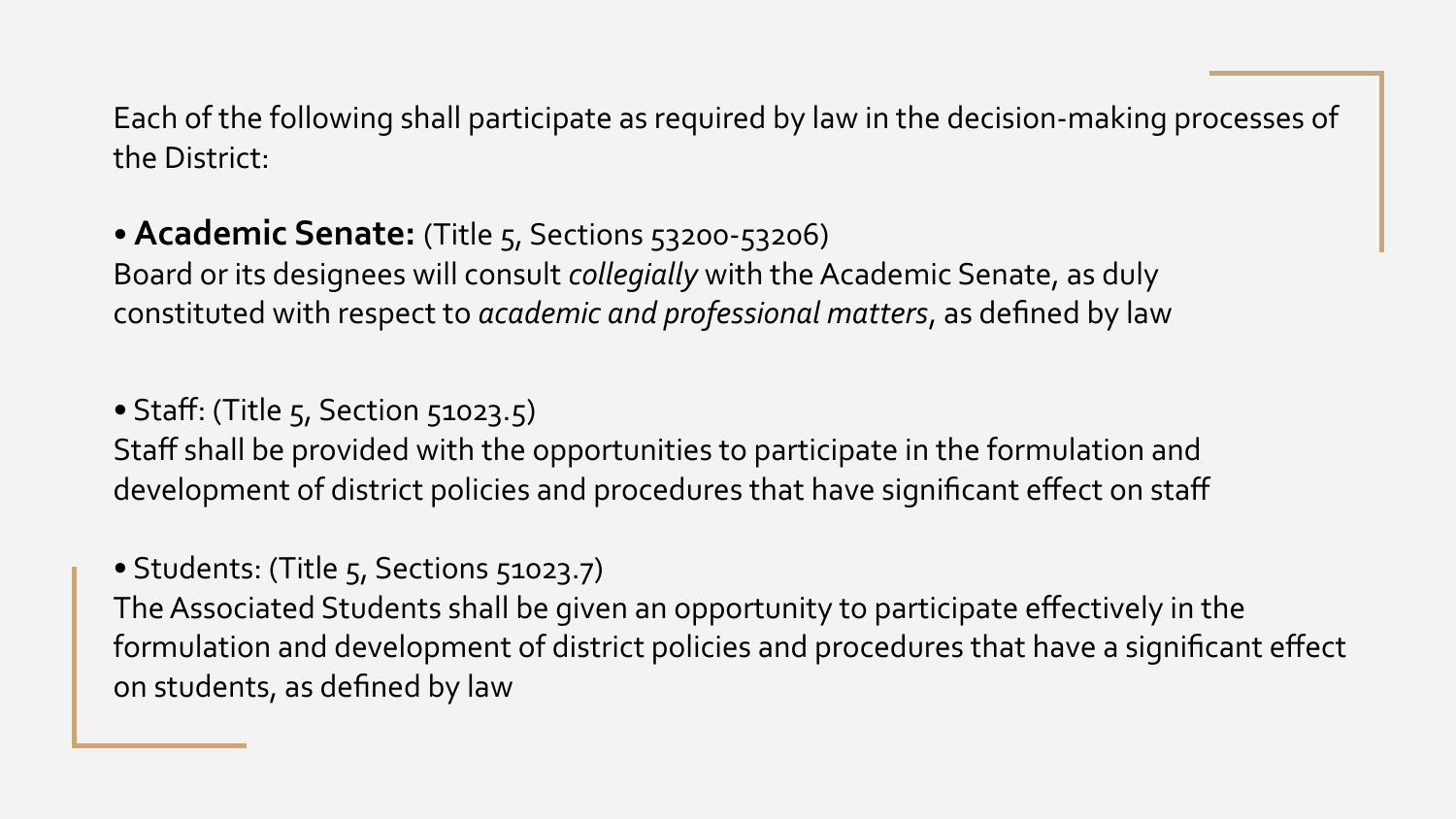## **Title 5 §53200 (c)**

#### **Academic & Professional Matters**  $("10 + 1")$

- 1. Curriculum including establishing prerequisites and placing courses within disciplines
- 2. Degree and certificate requirements
- 3. Grading policies
- 4. Educational program development
- 5. Standards or policies regarding student preparation and success
- 6. District and college governance structures, as related to faculty roles
- 7. Faculty roles and involvement in accreditation processes, including self-study and annual reports
- 8. Policies for faculty professional development activities
- 9. Processes for program review
- 10. Processes for institutional planning and budget development
	- 11. Other academic and professional matters as mutually agreed upon between the governing board and the academic senate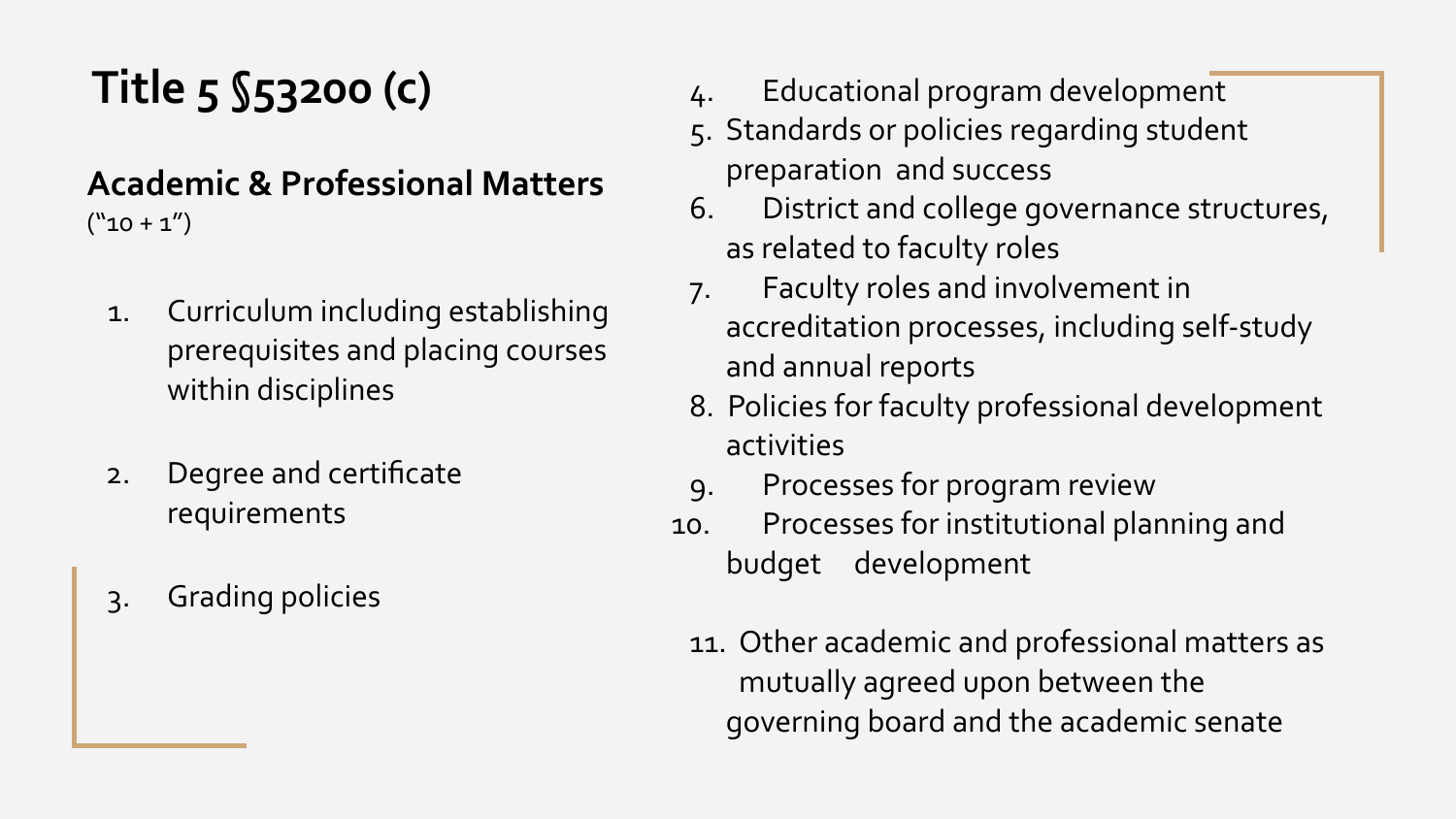# **Title 5 §53200 (d)**

District Governing Board is required to *consult collegially* with the Academic Senate and develop policies on academic and professional matters through either or both:

- **1.** *Rely primarily* **upon the advice and judgment of the Academic Senate**  $(1, 2, 3)$
- **2. Reach** *mutual agreement* **with the Academic Senate by written resolution, regulation, or policy**  $(4 - 11)$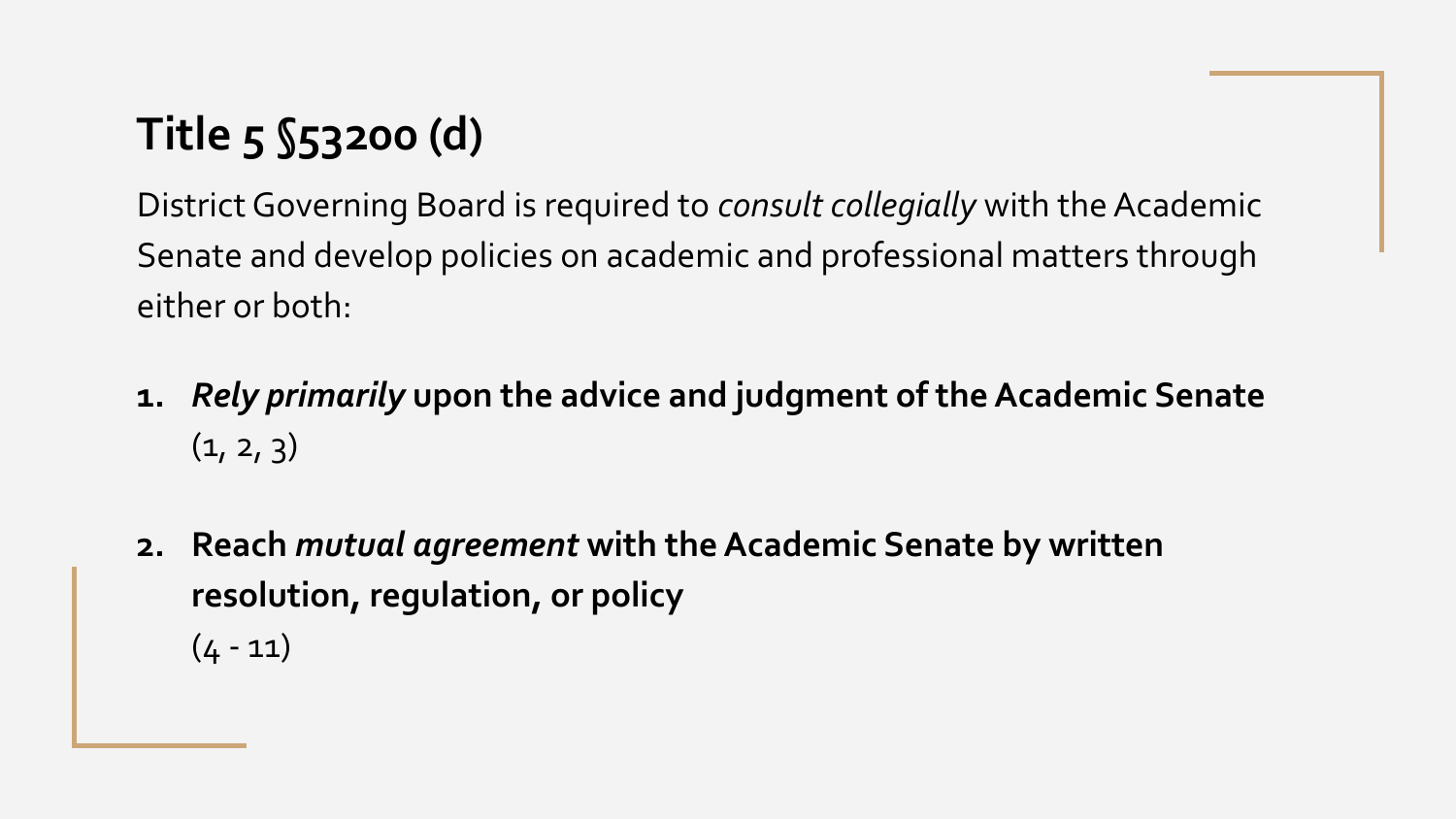### **Committee Structure**

### Decision - Making Committees

- Educational Action Planning Committee
- Facilities and Safety
- Outreach & Marketing
- Professional Development
- Student Learning Outcome Team
- Staffing

### Other Important Committees

- Accreditation Steering Committee
- Curriculum Committee
- Guided Pathways Leadership Team (Foundational Skills & Equity)
- President's Policy Advisory Committee
- Planning and Budgeting Committee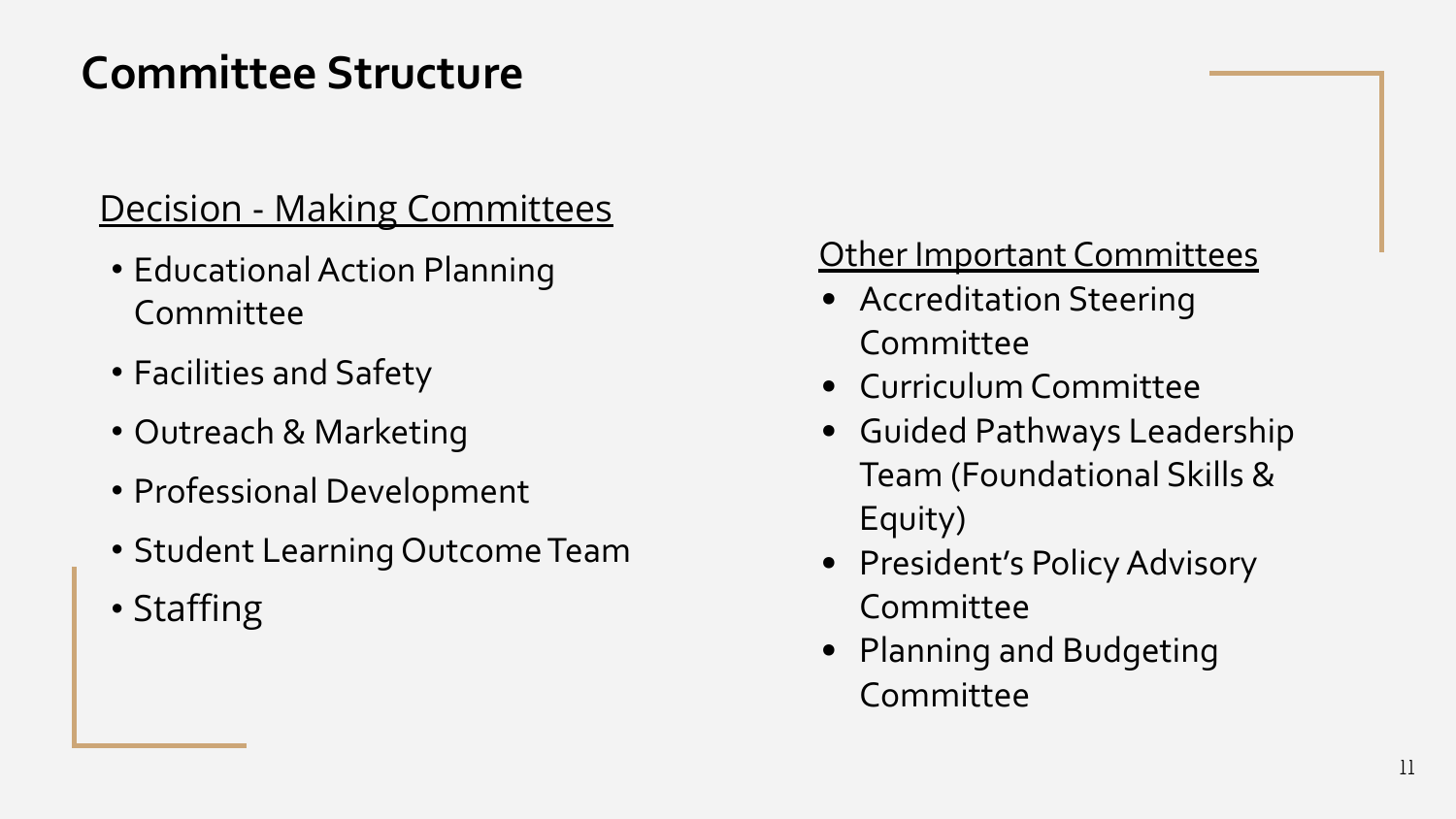### **In Summary:**

AB 1725, Ed Code, Title 5 & BP requires *faculty* and classified staff to *participate* the the governance of the college

It is our obligation to participate, not just be in the room